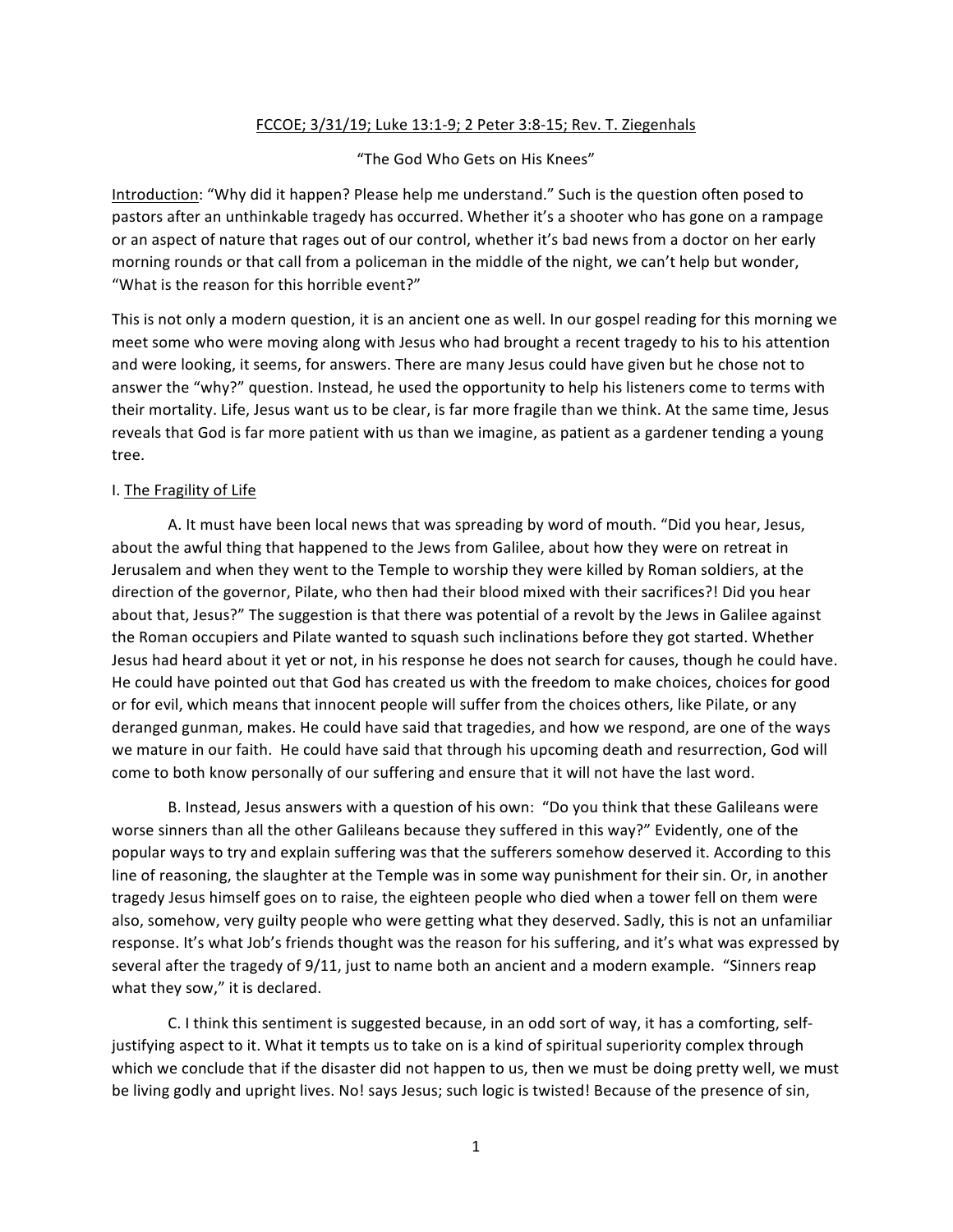what happens in life is not always fair or easily explained. What is true, Jesus continues, what tragedies and disasters should move us to ponder, is that life is fragile. A particular life-span is not guaranteed. The gunman can come, the airplane can fall from the sky, at any time. "Like a thief in the night," as Peter puts it, actually quoting from Jesus (Lk. 12:39). Our years on this earth will come to an end, maybe sooner or maybe later, but they will end. When they do, we will face the reality that sin is a universal condition each of us must deal with. "Unless you repent," Jesus says, "you too will all perish." Jesus is not speaking of physical death here but spiritual death, of eternal separation from the living God. And the question is no longer, what about those poor Galileans and their sin, but, what about you and your sin? When we die, our sin, not someone else's, will be on the agenda.

D. Repentance is a great, Lenten theme. It's the acknowledgment that, as C. S. Lewis has put it, there is a real Moral Law that we have broken, and a real Power behind that Law who we have offended. We need to be reconciled to that Power and pursue living according to that Law. Repentance is not just saying we're sorry; it is seeking to change direction, to turn from the way we've been going and to now go the way God would have us go. Repentance goes beyond regret for past failings and moves on toward a total reorientation of our life.

## II. The Patience of God

A. Given the importance of repentance in our lives, Jesus goes on to illustrate how we can know if our repentance is actually in process, whether it's really real. He does so using one of his favorite images, that of fruit. It's also a parable that not only reveals a God who takes sin seriously, but who is also exceedingly patient, a God who, while we are on our knees repenting, is himself on his knees working his gift of new life into us.

B. The tree that Jesus pictures has gone three years without producing fruit. The owner of the vineyard, wanting to be a good steward, orders his caretaker to cut it down because it's using up soil that could be used more profitably. But the gardener is not so quick to act. He pleads for the owner to give him another year, another year where he'll get on his knees, dig around the tree, spread manure, and seek to bring the tree to fruitful life. This, when you think about it, is not the most efficient way to go. Manure is not a quick fix. It's neither efficient or exhilarating. It's dead, despised waste. But it's actually teeming with life. If we're patient enough to let it do its work, it can do amazing things.

C. Now I'm not sure which figure of the trinity we might assign to which role here. But the overall point Jesus is seeking to make is that God is not in the kind of hurry we often are. God, Peter writes, is patient, not wanting anyone to perish. He wants all to come to repentance. So, he gets on his knees and digs and spreads manure. He tends what seems like a fruitless tree for just a little longer.

We looked at this passage during last week's trustees meeting for our opening devotional and the trustees, being numbers guys, calculated that if, for the Lord, a day is like a thousand years, then another year of tending the garden would be a lot of days! I'm not sure we can be that literal. But God will certainly tend that tree longer than we might. He deeply desires that we come back onto relationship with him. Will every tree respond? No, some will not. But God provides us with every opportunity, including the hearing this text today, for us to turn and reorient our lives around him.

D. When we do repent, when we do turn to Jesus and give him our sin, not just at the beginning of our Christian life, but each and every day, and say we want to live a new life, what happens?